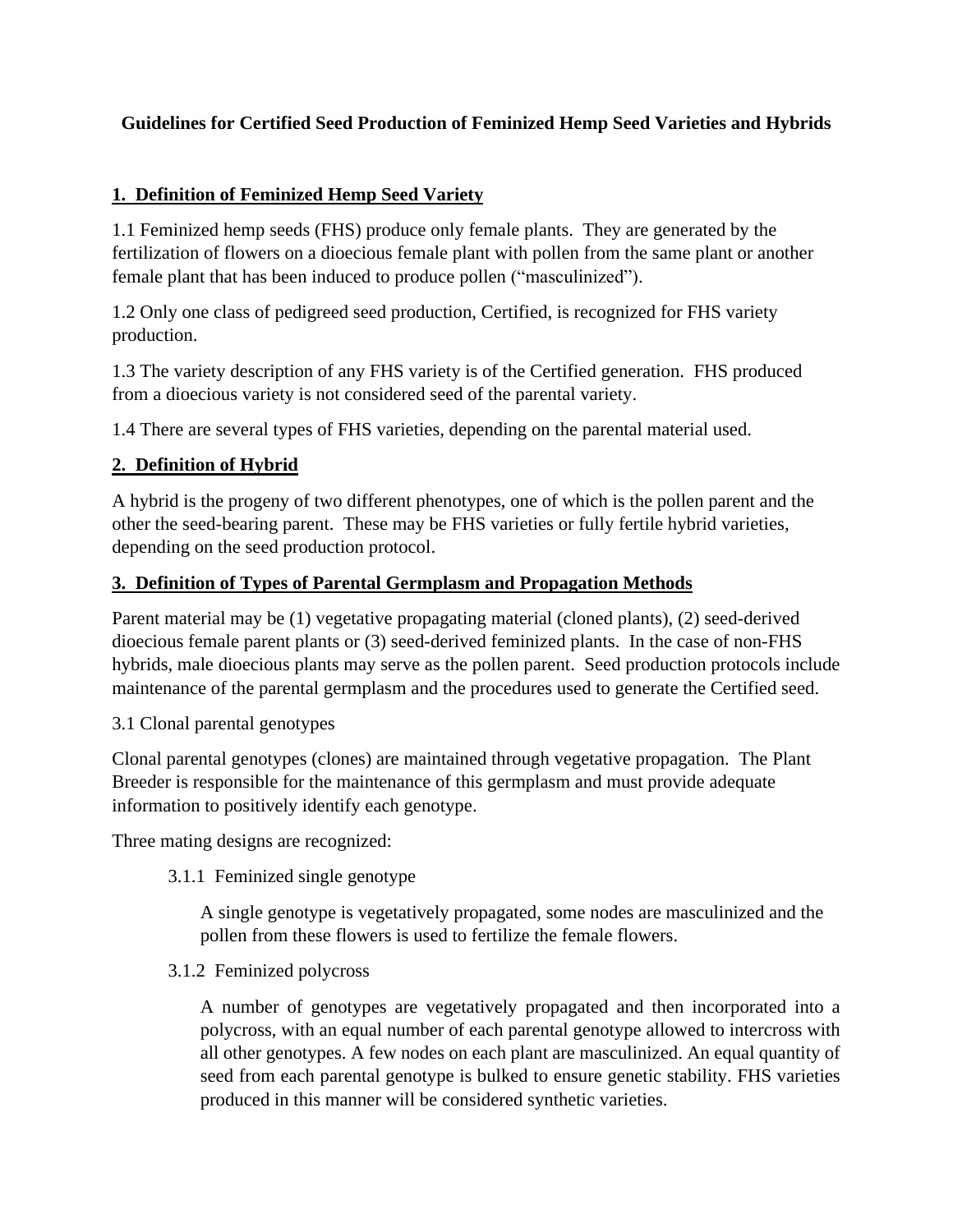## 3.1.3 Feminized hybrid

A parental genotype is vegetatively propagated, and one or more plants are masculinized. This genotype will be identified as the (male) pollen parent. Clones of a different, untreated genotype will be designated as the (female) seed parents. Seed is harvested from the clones of the non-masculinized (female only) genotype. An equal amount of seed from each seed parent is bulked to form the seed lot.

## 3.2 Seed-derived parent material

Dioecious hemp varieties can be used as parent seed material for FHS varieties/hybrids. All males and any monoecious off-types must be removed prior to flowering. In the case of FHS varieties, a specified number of female plants of the same or another variety must be masculinized. In the case of a hybrid variety, male plants of another variety can be used as the pollen parent.

The protocol for selecting plants to be used as pollen parents for FHS varieties must be stated in the variety description and adhered to in each seed production cycle in order to maintain varietal stability. Protocols could include treating a defined portion of randomly selected plants (e.g. every tenth plant) or having separate rows of pollen and seed parents.

Parent material can be commercial hemp varieties or material used exclusively for FHS/hybrid production approved by the CSGA.

Only seed of Breeder and Foundation classes can be used to produce FHS varieties/hybrids.

# 3.3 Feminized parent

Feminized seed can be used as parent reproductive material (pollen parent, where masculinized, and/or seed parent) for one generation if the first generation was certified by the CSGA as meeting Breeder or Foundation seed crop certification standards.

The Plant Breeder or Variety Maintainer must ensure that plants designated as pollen parents are chosen randomly and that no artificial selection is imposed when masculinizing those plants.

# **4. Eligibility for Certification**

An application for determination of variety certification eligibility shall be made to the CSGA. It shall include a description of the FHS variety/hybrid and of its parent material. Distinguishing morphological, physiological, cytological, chemical or other characteristics that establish the identity of the variety shall be provided.

There shall be a comprehensive description of the protocols for maintaining the parent material and ensuring its stability.

A sample of 500 seeds of the FHS variety/hybrid shall be sent to the CFIA for variety verification purposes.

Supplemental molecular data supporting the identity of the variety may be submitted.

# **5. Land/Growth Facility Requirements**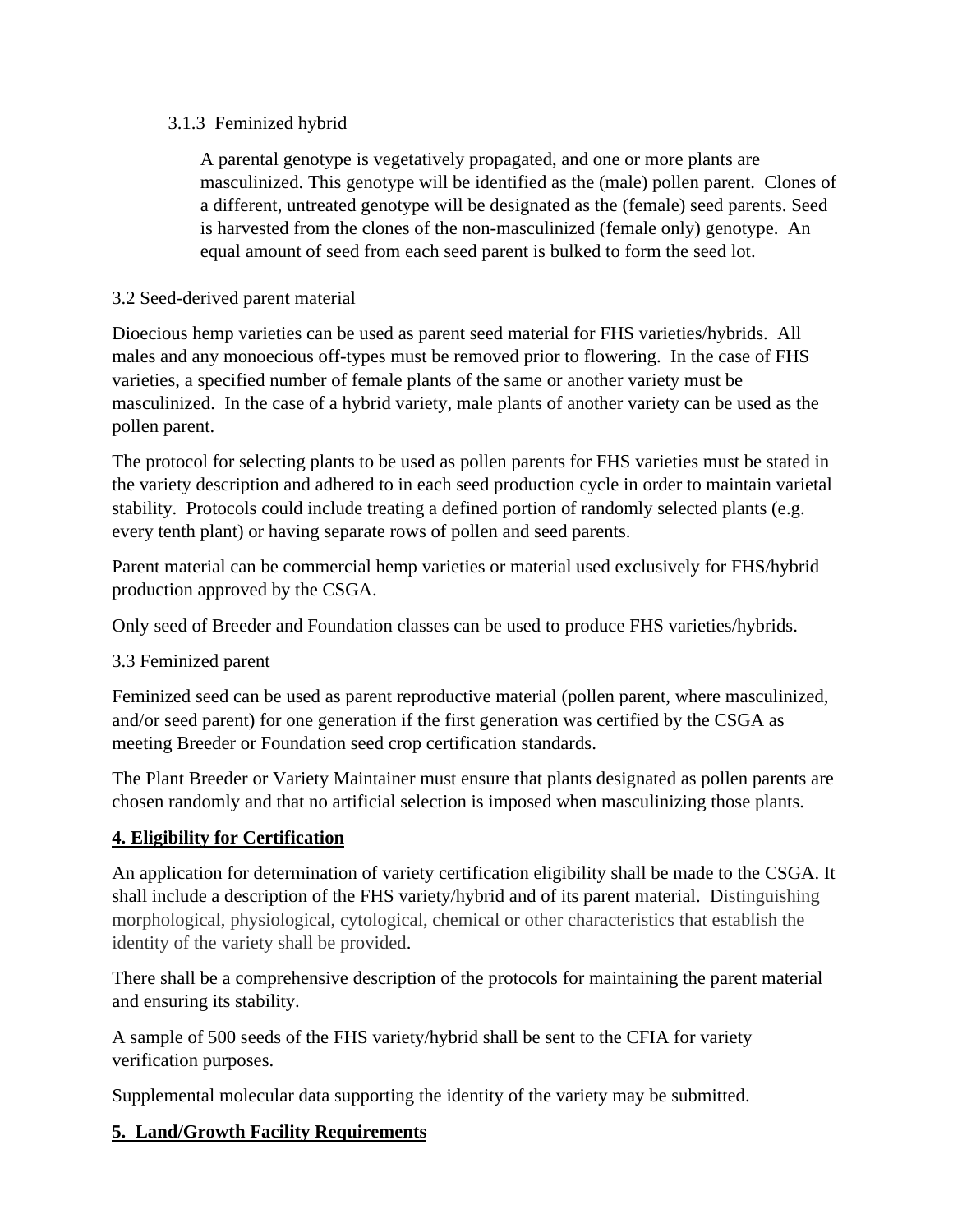All types of FHS varieties/hybrids can be produced in a contained growth facility (growth room, greenhouse, polyhouse) or in the field.

5.1 Growth facility

The growth facility must contain only plants used in the Certified seed production. There must be a period of 60 days between successive productions of Certified seed, unless the same pollen parent is used, in which case the interval is 10 days.

5.2 Field production

Seed crops of FHS varieties/hybrids must not be planted on land which in the previous three years grew a crop of hemp.

### **6. Crop Inspection**

For all types of FHS/hybrid production, it is the seed grower's responsibility to ensure that the crop is inspected twice by an authorized inspector, once just prior to any pollen release, and once when the pollination period is complete (all male flowers have shed their pollen).

### **7. Crop Standards**

7.1 Presence of male and monoecious plants

All true male (XY chromosomes) and monoecious plants must be removed from the parent material prior to the first inspection (prior to any pollen shed) for all FHS varieties. Monoecious or male dioecious plants may be pollen parents for a hybrid variety.

7.2 Abnormal vegetative reproductive material

Any vegetative reproductive material which differs significantly in appearance from the average of the parental reproductive material, is likely a somaclonal variant ('sport') and must be removed prior to the first inspection (prior to any pollen shed).

7.3 Off-types in seed derived parental material

Plants not conforming to the norm of the variety may be considered off-types. The maximum number of off-types permitted is 1 in 100 plants of the seed parent.

7.4 Growth facility production

Growth facilities must have an isolation distance of at least 4800 m from any contaminating pollen sources. An isolation distance of 800 m is required from other growth facilities which contain different pollen parent plants. These requirements can be adjusted provided there is adequate pollen control pursuant to an agreement with the CSGA.

### 7.5 Field production

All field production of Certified FHS/hybrids must have an isolation distance of at least 4800 m from any contaminating pollen sources.